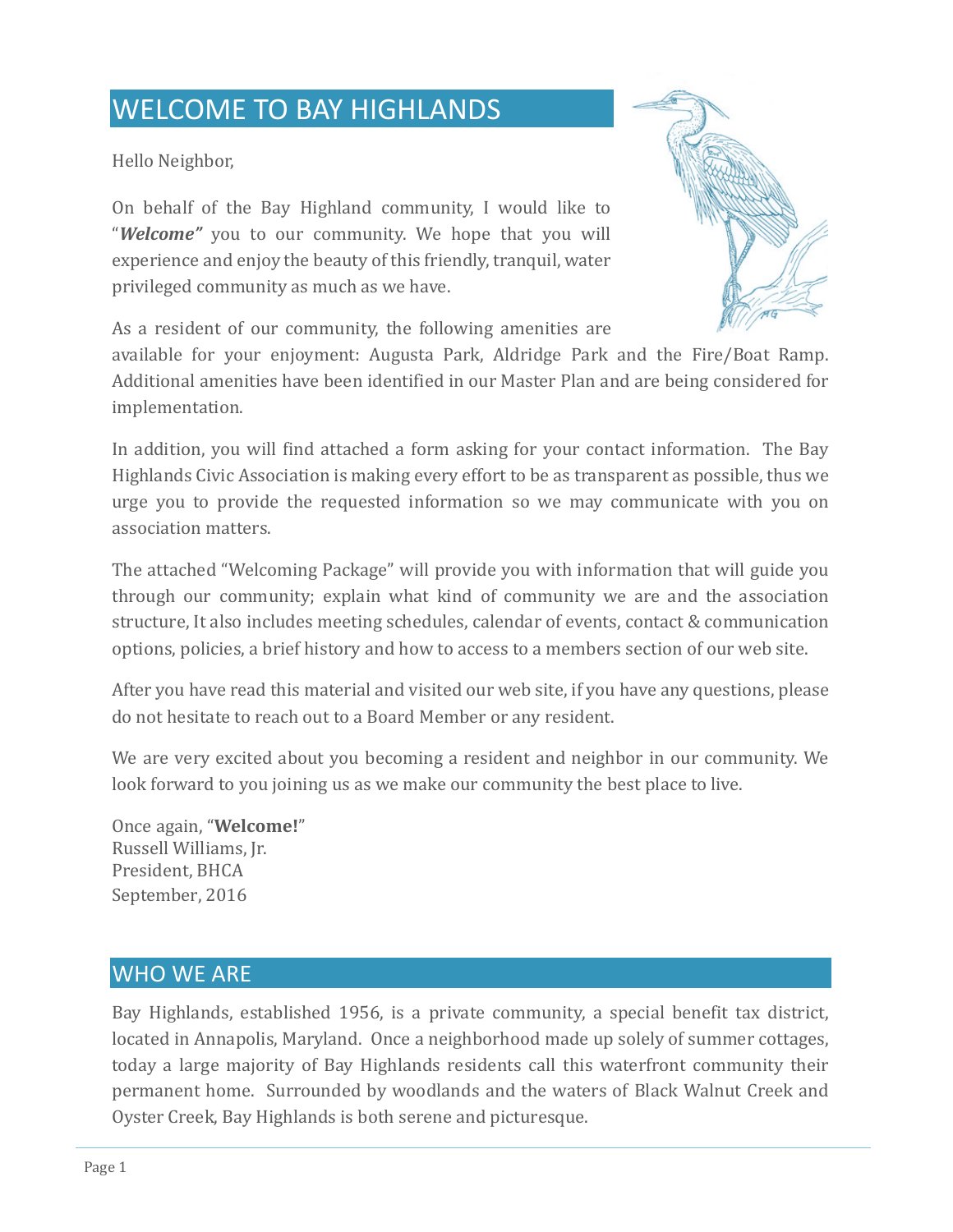# BHCA BOARD OF DIRECTORS

The Board of Directors for the Bay Highlands Civic Association includes seven volunteer residents that are elected by the community every two years. The Board meets monthly to discuss matters affecting the community and its residents, and they welcome everyone to attend and be involved.

### *CURRENT BOARD MEMBERS*

| Russell Williams, Jr                      |  |  |  |
|-------------------------------------------|--|--|--|
| Tommy O'Hara                              |  |  |  |
| <b>Bill Mykins</b>                        |  |  |  |
| Susan Saurwein                            |  |  |  |
| Gail Hulme                                |  |  |  |
| Debbie Buchanan                           |  |  |  |
| Barbara Maginley                          |  |  |  |
| You can also reach the entire Board here: |  |  |  |
|                                           |  |  |  |

[president@bayhighlands.org](mailto:president@bayhighlands.org) vice president@bayhighlands.org [treasurer@bayhighlands.org](mailto:treasurer@bayhighlands.org) [secretary@bayhighlands.org](mailto:secretary@bayhighlands.org) [gail@bayhighlands.org](mailto:gail@bayhighlands.org)  debbie[@bayhighlands.org](mailto:lonnie@bayhighlands.org) [barbara@bayhighlands.org](mailto:barbara@bayhighlands.org) [board@bayhighlands.org](mailto:board@bayhighlands.org)

## BHCA STANDING COMMITTEES

The BHCA currently presides over the following active committees. Committee Chairs are always looking for volunteers, and community members are encouraged to contact the Board if they would like to volunteer.

## *PARKS AND AMENITIES Mike Jankiewicz, Chair*

Charged with the overall improvement of Bay Highlands through community outreach and introduction of new amenities based on community priorities. Focus for this committee is not limited to the wish list described in the KCI Master Plan.

## *CAPITAL MAINTENANCE Jon Douglas, Chair*

Charged with the overall maintenance, repairs, or replacement of infrastructure and current amenities throughout Bay Highlands. This includes roadway pavement, storm water management, park upkeep, and the like.

## *COMMUNICATIONS Matt Bertapelle, Chair*

Charged with the overall instantiation, maintenance, and ability for the Board and community residents to communicate in a variety of ways. These include the web site, Facebook, email lists, and the welcome package.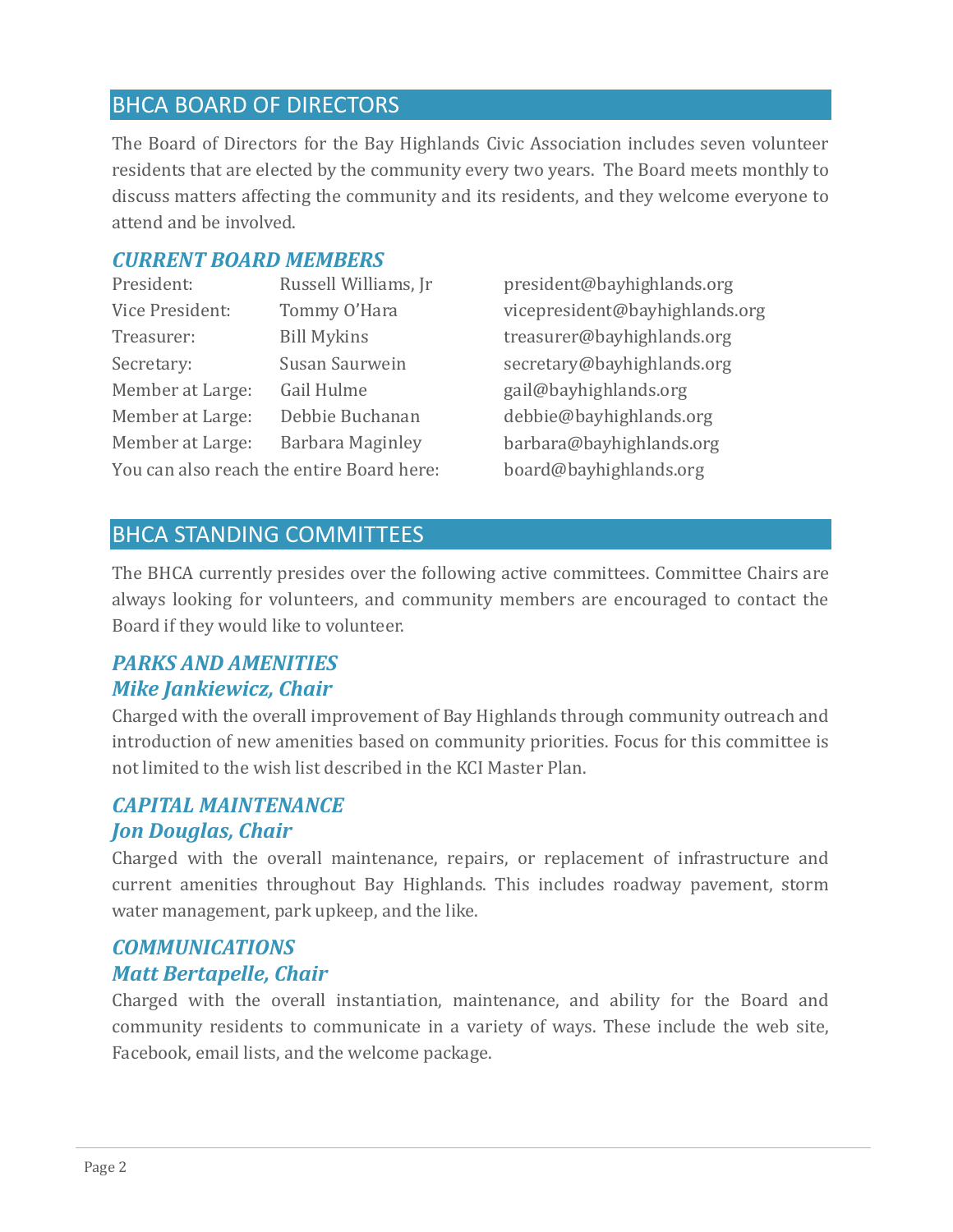# BHCA SPECIAL COMMITTEES

BHCA appoints special committees to address specific issues or ventures, and to encourage participation of more residents. We especially appreciate those willing to help make Bay Highlands a community to be proud of.

# *POLICIES AND PROCEDURES*

## *Chair, Vacant*

Charged with developing a Policy & Procedures manual. A guideline for the operations of the Board in all matters of business, policies, and procedures, not to conflict with the bylaws.

## *BUDGET*

## *Lynne Beefelt, Chair*

Charged with the developing a budget according to the association's requirements.

## *SECURITY AND SAFETY Tom Kane, Chair*

Charged with collecting ideas from residents for improving neighborhood security.

## *MASTER PLAN Bill Mykins, Chair*

Charged with developing a Community Master Plan to help inform future the operations and improvements within the community.

# *EVENTS Kathleen O'Leary, Chair*

Charged with the planning, coordination and implementation of community events.

## BHCA SCHEDULE OF MEETINGS

For most of the calendar year, the Board of Directors meet every month, on either the second or third Monday at the Hillsmere Elementary School (HES). For the summer months, the Board typically meets at the Eastport/Annapolis Neck Public Library (EANPL), across from Quiet Waters. Some community meetings are also held at the Bay Ridge Christian Church (BRCC). Meetings will be announced via the web site, email and community sign.

## EVENTS

Some of the annual events to look forward to throughout the year include: Earth Day Clean Up, Easter Egg Hunt, Halloween Happy Hour & Trick or Treating, Summer and Santa Run. If you would like to help in planning or setting up, please contact our Events Committee. Dates for these events are announced on our web site and via email.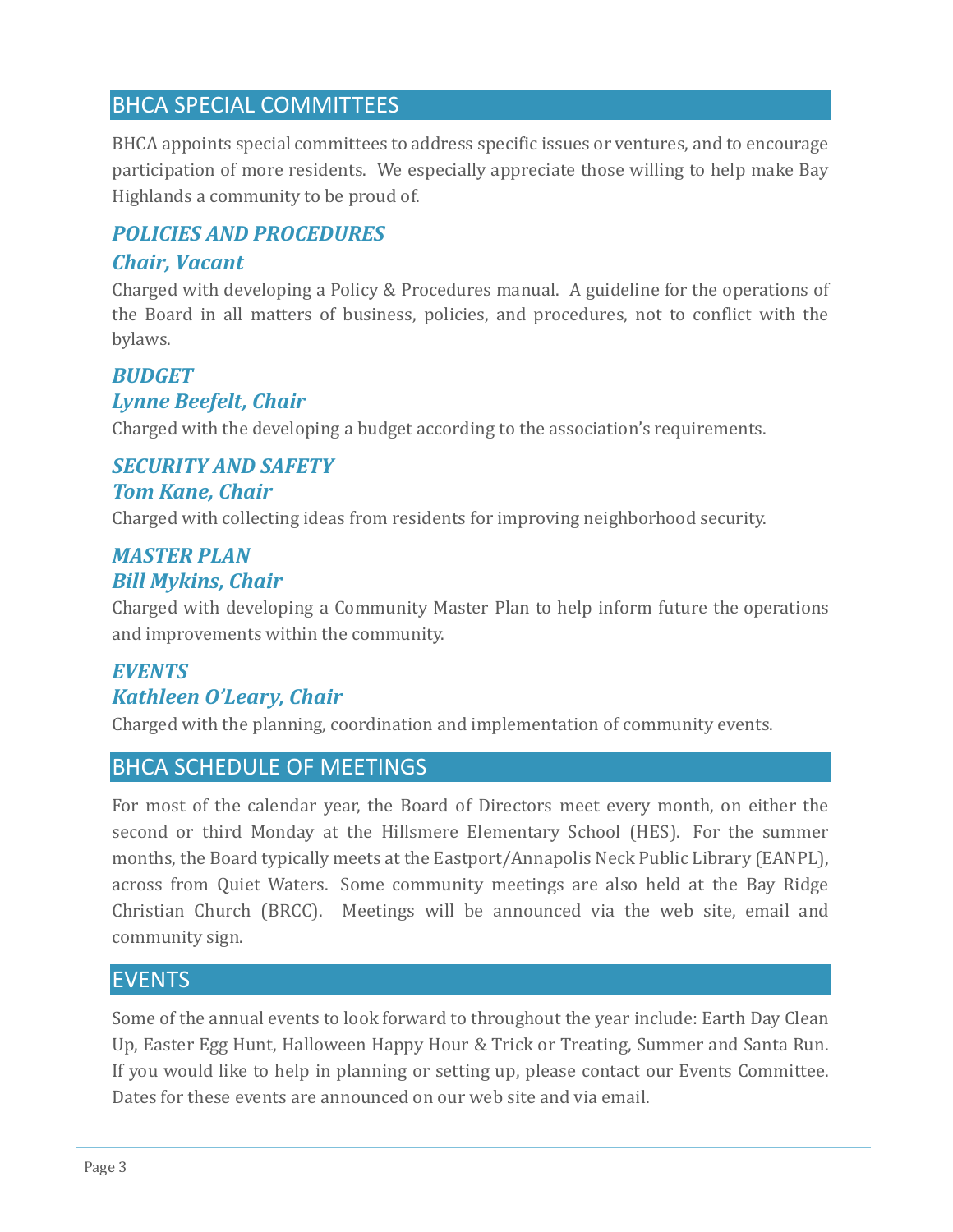# USEFUL INFORMATION

# *SIGNING UP FOR WWW.BAYHIGHLANDS.ORG*

Signing up for the BHCA web site will give you access to meeting minutes, financial reports and other private community information. At the upper right hand corner of the home page, you will see "*Read this before signing up*." Click that link to find full instructions. In addition, you can subscribe to get an email message whenever a new item is added to Members Only pages. A link for subscribing can be found under the *Contact* menu

## *TRASH/RECYCLING/YARD WASTE*

Trash, recycling and yard waste are removed by separate Anne Arundel county trucks every Monday except for the following holidays, when pick up is on Tuesdays.

- New Year's Day
- Memorial Day
- Independence Day
- Labor Day
- Christmas

Recycling does not need to be separated by type and should be placed in the yellow, county provided containers. Free containers can be picked up at the Central Recycling Center 389 Burns Crossing Road Severn, MD 21144, 410 222-6108.



A maximum of three bulk items can be set out on regular collection days. To arrange for county pick up of large metal items, call 410 222-6100.

Please remember that reuse is always better than recycling and consider donating usable items such as children's toys or furniture.

Bagged yard waste should be marked with an X. If not bagged, branches must be tied into bundles (branches should be less than four feet long and four" inches in diameter.)

## *PARKING*

To ensure access by emergency vehicles, parking is not allowed on Bay Highland Roads. Of course, there will be occasions when residents have a large number of guests and there is no other option. At those times, please have all guests park on the same side of the street and be careful of damage to neighbor's yards.

## *REMOVAL OF VEGETATION*

Invasive species such as English ivy can be removed. All other vegetation removal, including dead trees, requires an approved Vegetation Management Plan. Fines have been levied. Please call the county Permit Office at 410.222.7441 for more information.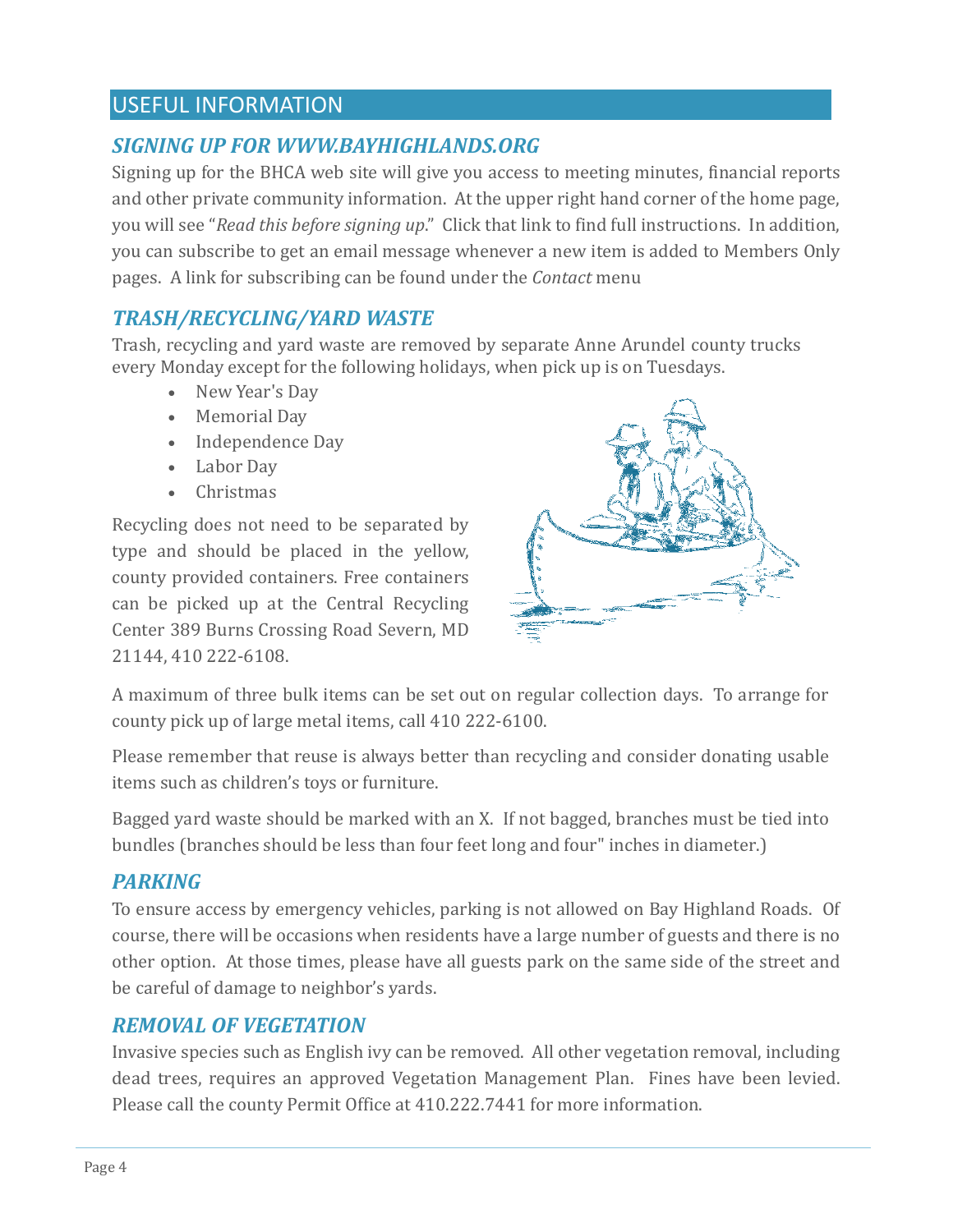# COMMUNITY PROPERTY

## **ROADS AND SNOW REMOVAL**

As a private community, Bay Highlands is responsible for maintenance of and snow removal on community roads. We have a contracted for plowing when snow is 3 inches or more and de-icing after a thaw/refreeze cycle. Because of the impact on our residents, we have also arranged for plowing of the public portion of Bay Highlands Drive if the county hasn't done so in a timely fashion.

## *PARKS S*

Bay Highlands has two parks for use by residents and guests. Augusta Park has a basketball half court, swings and playground equipment. It is a great open space for kids of all ages to enjoy. Aldridge Park on Oyster Creek is a lovely place to enjoy the sunset.

## *<i>FIRE/BOAT RAMP*

The ramp into Oyster Creek at Aldridge Park is first and foremost intended to be a fire ramp. In the event of a fire in the community, the Fire Department would use a pump truck to deliver water from the creek to the fire.

Additionally, the ramp can be used to launch small boats, kayaks, canoes. Due to shallow



water, it is strongly recommended that boaters launch and retrieve boats at high tide and from a roller trailer or trailer extender. Residents should contact Vice President, Tom O'Hara to arrange for key rental and more detailed launching recommendations. Parking vehicles is prohibited as is docking boats for more than an hour. Please see Ordinances in this document for regulations concerning use of the ramp.

## *KAYAK K RACK*

Residents can store small water craft at the kayak rack at Aldridge Park. Currently, there is plenty of available space. Please see Ordinances in this document for full regulations concerning use of the rack.

## *ACCES SS TO BLA CK WALN UT CREEK K*

There are several community access points to Black Walnut Creek as shown on the following map. However, none currently allow easy access. The Board hopes to improve this situation soon.

### *BEACH H*

Our neighboring communities have private beaches. Those beaches are for use by residents of Highland Beach and Venice Beach only. Further information can be found on the Highland Beach website.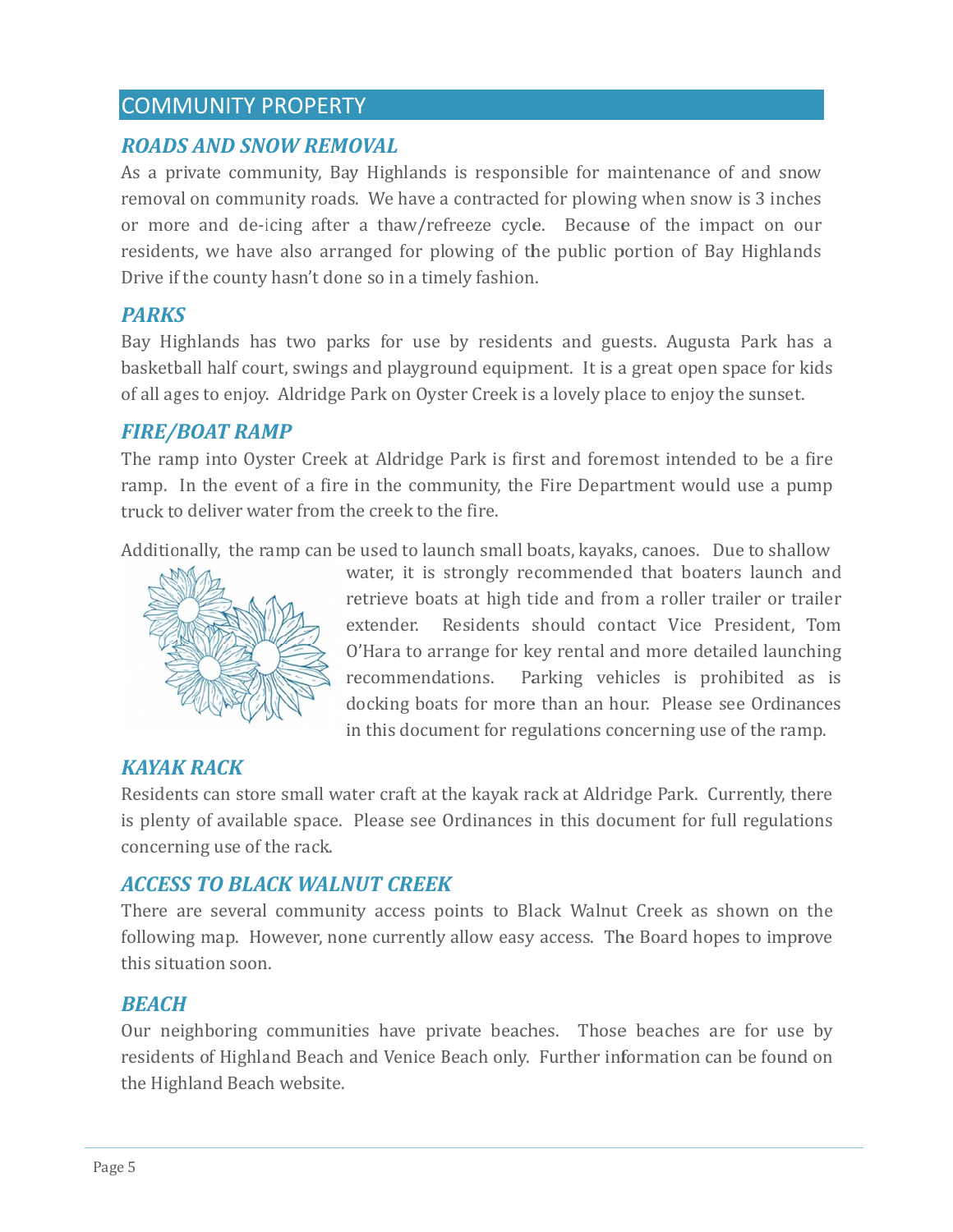# COMMUNITY MAP

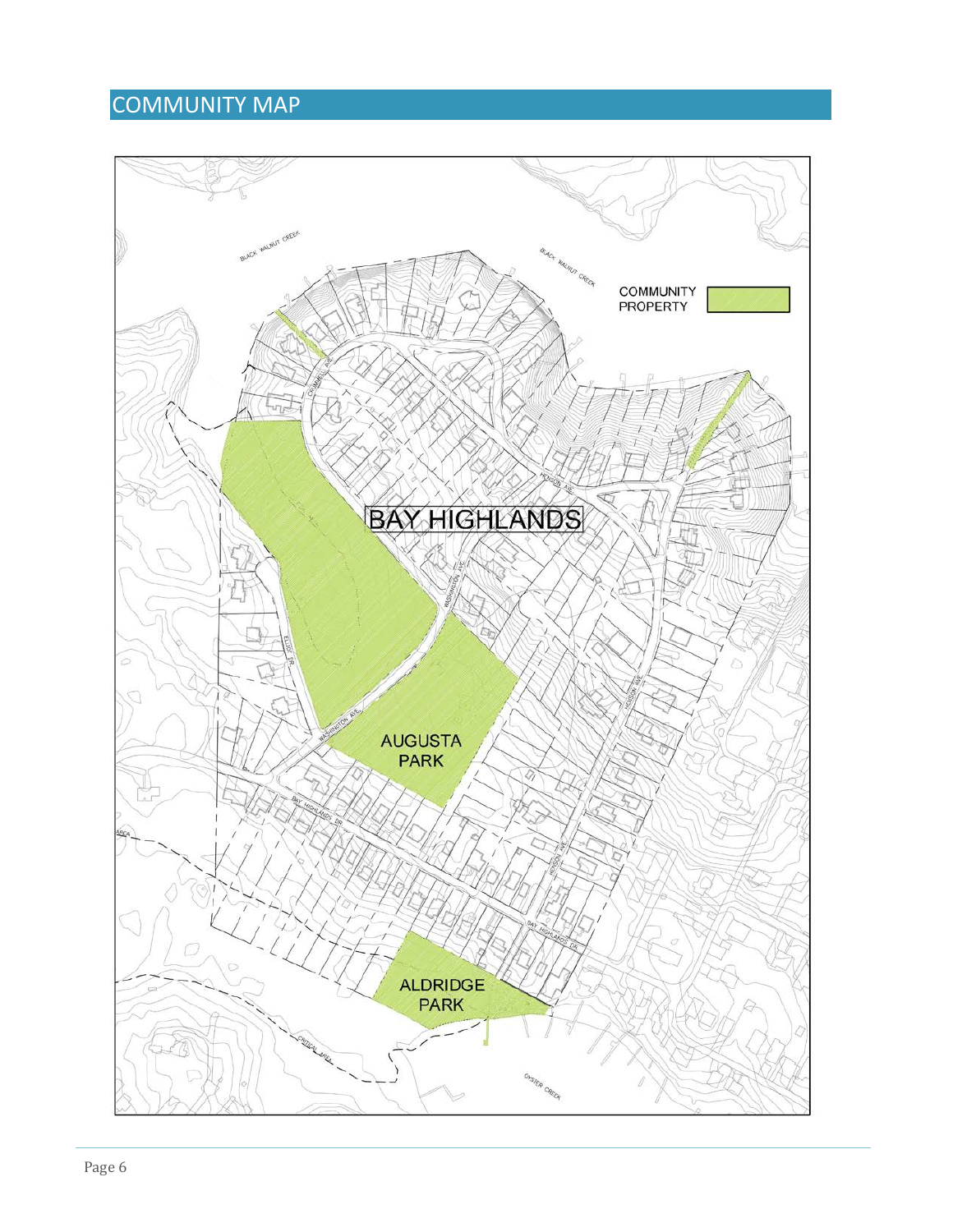# HELPFUL LINKS

*COUNTY POLICE, SOUTHERN DISTRICT* Emergencies 911; 410 222-1961 <http://www.aacounty.org/Police/index.cfm>

### *COUNTY FIRE DEPARTMENT*

Emergencies 911; 410 222-8200 <http://www.aacounty.org/Fire/index.cfm>

# *COUNTY HOSPITAL, ANNE ARUNDEL MEDICAL CENTER*

410 481-1000 [http://www.aahs.org](http://www.aahs.org/)

*COUNTY ANIMAL CONTROL* 410 222-7000 <http://www.aacounty.org/AnimalControl/index.cfm>

### *COUNTY SCHOOLS*

Hillsmere Elementary: 3052 Arundel On The Bay Road 410 222-1622 [http:www.aacps.ort/AACPS/HILLSMES/home.htm](http://www.aacps.ort/AACPS/HILLSMES/home.htm)

Annapolis Middle: 1399 Forest Dr 410 267-8658 [http:www.aacps.ort/AACPS/anms/ams.htm](http://www.aacps.ort/AACPS/anms/ams.htm)

Annapolis Senior High: 2700 Riva Rd 410 266-5240 [http:www.annaploishigh.org/](http://www.annaploishigh.org/)

### *COUNTY LIBRARY*

Eastport-Annapolis Neck Branch 269 Hillsmere Drive [http://aacpl.net/branch\\_info/ean.htm](http://aacpl.net/branch_info/ean.htm) 410 222-1770

*COUNTY PARKS*  410 222-7000 <http://www.aacounty.org/RecParks/index.cfm>

*COUNTY RECYCLING*  410 222-7951 [http://www.recyclemoreoften.com](http://www.recyclemoreoften.com/)

*COUNTY TRASH/YARD WASTER PICKUP* 

410 222-6100 <http://www.aacounty.org/DPW/WasteManagement/index.cfm>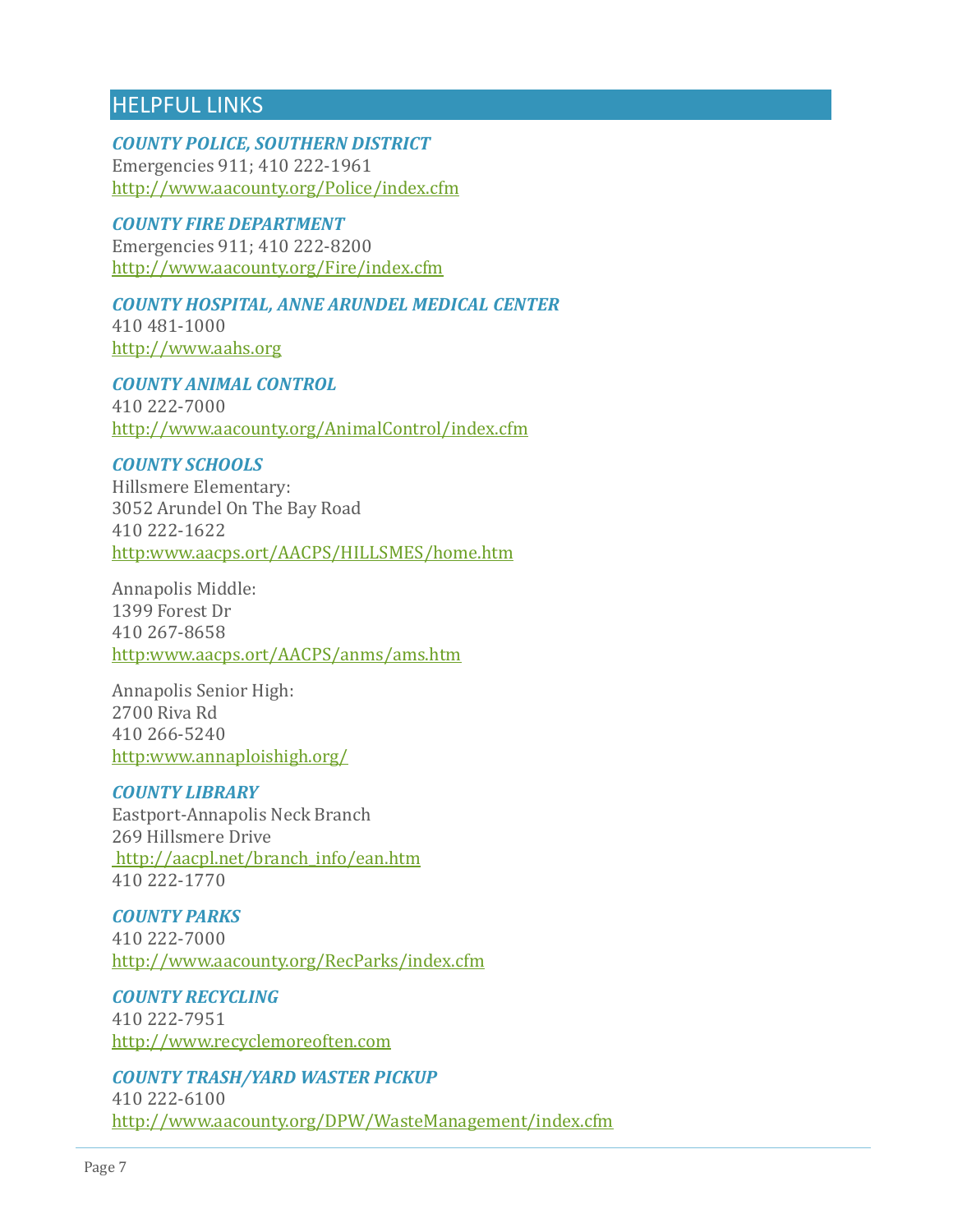# BAY HIGHLANDS CIVIC ASSOCIATION BYLAWS

### *Article I: Name*

The name of the corporation is Bay Highlands Civic Association, Incorporated, hereafter referred to as BHCA.

#### *Article II: Purpose*

The purpose of this organization shall be the promotion of the general comfort, health, safety, recreation and property within the Bay Highlands Special Community Benefit District (hereafter the "BHSCBD"), Anne Arundel County, Maryland by:

- 1. Construction and maintenance of roads and storm drains; providing snow removal; maintenance of street lighting; providing special police protection; and construction on and maintenance and improvement of community property, including playground facilities and equipment, piers for fishing and crabbing, and landscaping and maintenance of public areas. (This language is from AA County Code 4-7-204(f) establishing the BH Special Community Benefit District).
- 2. Providing recreational activities and promoting the general welfare of residents of the community and/or members of the BHCA.
- 3. Fostering an environment in which each member takes personal responsibility for the betterment of the quality of life and aesthetic nature of the community as a whole.
- 4. Promoting and encouraging a community and civic spirit.
- 5. Working with neighboring community associations in furthering mutual aims.
- 6. Cooperating with the County, State, civic, and public organizations for the general improvement and welfare of the community.

### *Article III: Scope*

These bylaws and the amendments thereto are in accordance with and do not supersede the laws and regulations of the State of Maryland, and of Anne Arundel County.

### *Article IV: Ratification of the Bylaws*

- 1. These bylaws shall supersede all previous regulations and bylaws of this corporation and shall take effect immediately upon ratification by the general membership.
- 2. Ratification of the bylaws by the BHCA membership shall be by a two thirds (2/3) vote of those submitting ballots through the mail and members present at a validly-scheduled membership meeting. Refer to Article 10 for voting eligibility.
- 3. Completed ratification ballots may be mailed to the BHCA mailing address or submitted by members present at a validly-scheduled membership meeting.

### *Article V: Membership/Eligibility for Elected office*

All persons or entities whose name appears on the records of the State Department of Assessments and Taxation as property owners within the Bay Highlands Special Community Benefit District, which District is set forth on a plat recorded among the land records of the County on Plat No. 523, Plat Book No. 9, Folio No. 49, shall be considered members of BHCA.

- 1. All members as defined in this Article are eligible for elective office.
- 2. All Officers shall maintain his/her principal residence within the BHSCBD. At-Large members of the Board may maintain their principal residence outside the BHSCBD. The records of the State Department of Assessments and Taxation shall be determinative of the principal residency of a member.

### *Article VI: Board of Directors*

1. The business and affairs of the Corporation shall be managed by its Board of Directors, which shall have and may exercise all such powers of the Corporation and do all such lawful acts and things as are not directed or required by statute, the Articles of Incorporation, or these bylaws to be exercised or done by the Members.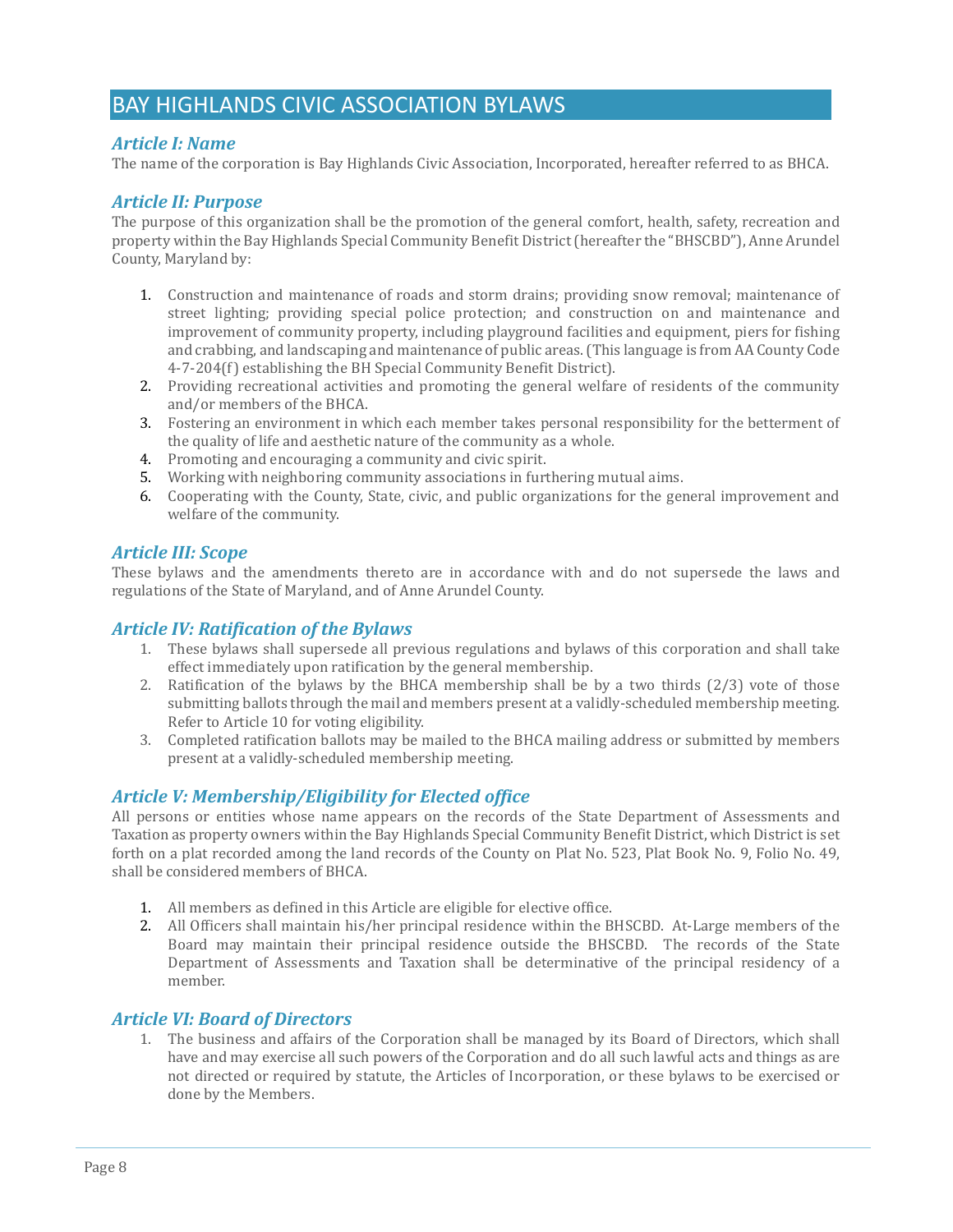- 2. Until such time as the Articles of Incorporation are amended to increase the number of members, the BHCA Board of Directors (Board) shall be comprised of five (5) members as follows: President, Vice-President, and three (3) Board Members-At-Large. At such time as the Articles of Incorporation are amended to increase the number of members of the Board to seven (7), the BHCA Board of Directors shall be comprised of the President, Vice-President, Secretary, Treasurer, and three (3) Members-at-Large.
- 3. The duties of the Board are to:
	- a. Act in the best interest of the BHCA
	- b. Have responsibility for the overall operation and management of the affairs of the BHCA
	- c. Actively solicit input from and communicate to BHCA members on those matters which may impact health, security, and welfare of the community.
	- d. Provide a channel of communication between BHCA and other neighboring community associations.
- 4. A member of the Board of Directors may resign at any time by delivering written notice to the President. A resignation shall be effective as of the date noted in the letter of resignation.
- 5. In the event a vacancy shall occur on the Board of Directors the vacancy shall be filled by an appointment made by the President, or in the event of the vacancy of the President, by the Vice-President after consultation with the Board, and approved by majority vote of the remaining members of the Board of Directors. A person who fills a vacancy on the Board shall serve the remainder of the term of the vacating member.
- 6. The Officers and the at-large members of the Board of Directors shall be elected by the membership at the annual membership meeting held in each odd numbered year.
- 7. The term of office for the Officers and at-large members of the Board of Directors shall be for two years.
- 8. The Board of Directors shall provide for a biennial audit, which audit at a minimum shall comply with the requirements for Special Community Benefit Districts.

### *Article VII: Officers*

The Officers shall be a President, Vice-President, Secretary and Treasurer. The Officers shall be elected, and shall serve, as provided for in Article VI.

- 1. The President shall:
	- Preside at all BHCA Board of Directors and membership meetings
	- Prepare an agenda for all such meetings
	- Serve as the chairperson of the Board of Directors
	- Perform such other duties of this office as may be provided by law.
	- Be the primary spokesperson for the BHCA.
	- Establish committees and be an ex officio member of all committees.
	- The president may appoint one of the Board members to serve as Parliamentarian during Board meetings and/or at general membership meetings.
- 2. The Vice-President shall:
	- Perform the duties of the President in the event the President is incapable of performing his/her duties due to absence, illness, or disability.
	- Perform such other duties as may be assigned by the President and/or the Board of Directors.
- 3. The Secretary shall:
	- Keep records and minutes of the proceedings of the BHCA
	- Be responsible for issuing timely notice, to include the place, time, and agenda, of all regular and special meetings of the BHCA
	- Maintain a current list of all members of the Board of Directors including mailing addresses, telephone numbers, and e-mail addresses
	- Keep copies of all posted correspondence of the BHCA
	- Be the custodian of the records of the BHCA
	- Accept nominations for officers and Board Members-At-Large
- 4. The Treasurer shall:
	- Receive and disperse all funds and deposit the same in such banks or institutions as may be designated by the Board of Directors or as required by law.
	- Maintain complete and accurate records of all receipts and disbursements.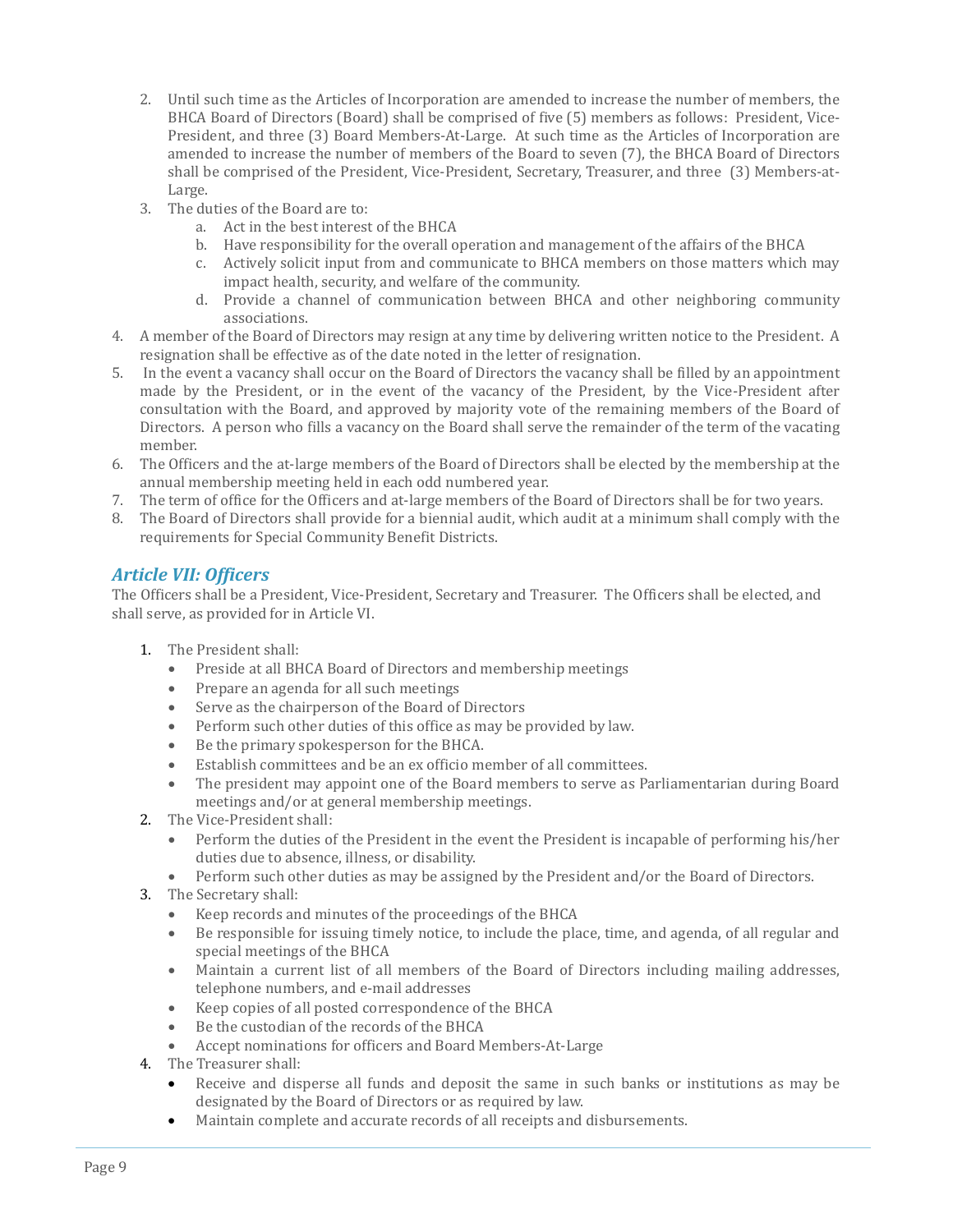- Prepare reports for Board of Directors and membership meetings
- Prepare the initial annual budget.
- Provide other financial reports as required by law or the Board of Directors
- Perform duties consistent with the applicable instructions and procedures established by Anne Arundel County Budget Office, and such other laws, rules, and regulations as may be applicable to Special Community Benefit Districts.
- 5. Subject and in addition to the provisions of Section 2-418 of the Corporations and Associations Article of the Annotated Code of Maryland, and except for those actions which constitute bad faith, gross negligence, fraud, active and deliberate dishonesty, or constitute a crime, the members of the Board of Directors shall have no personal liability with respect to any contract or other obligation made on behalf of the BHCA. The BHCA shall defend, indemnify and hold harmless the Board of Directors from any and all liability to others on account of any such contract or obligation.

### *Article VIII: Committees*

- 1. The President, in consultation with the Board, shall organize standing and ad-hoc committees as needed to protect and further the interests, purposes, and objectives of the BHCA.
- 2. The BHCA may have standing committees to aid the Board of Directors in the performance of their duties, including but not limited to Parks and Recreation, Maintenance of Community Property, Communication, Roads and Storm Water Management.
- 3. The President, in consultation with the Board of Directors, shall select a Committee Chair.
- 4. The Committee Chair, in consultation with the President, shall select committee members.
- 5. Committee members shall either be members of the BHCA or reside in the community.
- 6. Committee Chairs shall provide regular status reports about committee activities and plans to the President and the Board of Directors as requested.
- 7. Committee Chairs shall provide budget estimates in support of their committee activities to the Board of Directors.

### *Article IX: Meetings*

There shall be three (3) types of BHCA meetings:

- Annual and special general membership meetings, including one annual membership meeting and one annual budget meeting
- Board of Directors' meetings
- Committee meetings
- 1. General Membership Meetings:
	- The annual meeting of the membership shall be held during July of each year. Written notice of this annual meeting, including the agenda, shall be delivered to the BHCA members at least thirty (30) days prior to the meeting.
	- A regular meeting of the membership for the purpose of budget approval shall be held no less than forty-five (45) days prior to the Anne Arundel County deadline for budget submission. Written notice of this annual meeting, including a copy of the proposed budget, shall be delivered to the BHCA members at least thirty (30) days prior to the meeting.
	- A special meeting of the membership may be convened at any time at the discretion of the Board of Directors. Written notice of a special meeting, including the purpose of the meeting, shall be delivered to the BHCA members at least fifteen (15) days prior to the meeting.
	- The notice of a general membership meeting shall:
		- include the date, time and place of the meeting,
		- State the purpose of the meeting.
		- Include a copy of such nominations, proposed bylaws amendments, or budget as may be considered at that meeting.
- 2. Board of Director Meetings:
	- The Board of Directors shall meet as needed on a monthly basis to discuss BHCA business. The President may cancel a scheduled monthly meeting by notice at least two (2) calendar days in advance.
	- Regular meetings of the Board of Directors shall be held in advance of the membership meetings to develop a membership meeting agenda.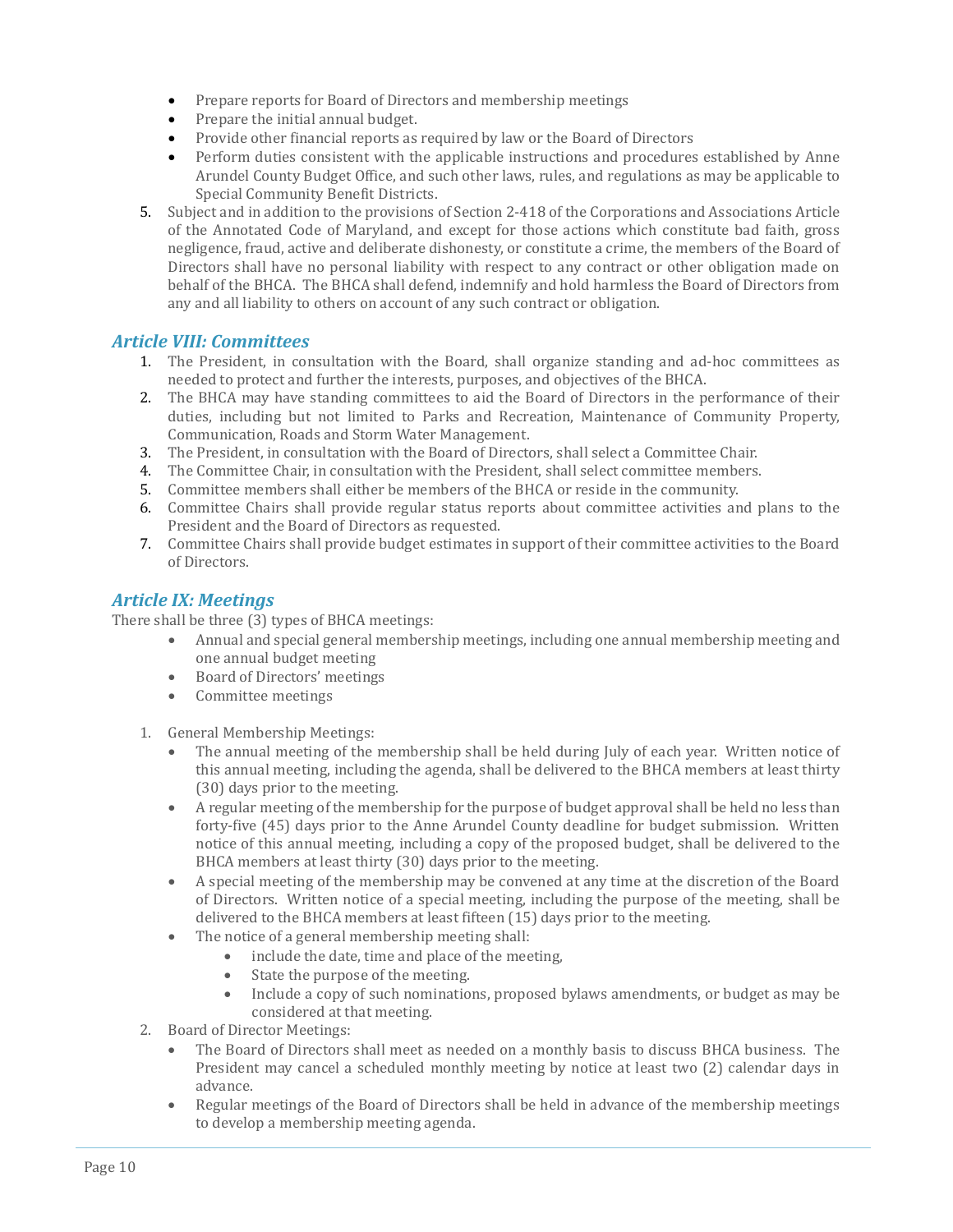- Special meetings of the Board of Directors may be called and at the discretion of the President or upon the request of any Board member.
- Except as may be otherwise permitted by law, all Board of Directors meetings shall be open to BHCA members. In the event that the Board of Directors convenes a closed session or closed meeting, the membership will be advised of the topic requiring the session to be closed to the membership.
- Minutes of all open meetings of the membership and Board of Directors shall be made available to any BHCA member upon request.
- Delivery of a notice required by law or by these Bylaws shall be made by placement in the United States mail directed to the address shown on the records of the State Department of Assessments and Taxation. In addition, notice shall be sent by electronic mail (e-mail) directed to the last known address provided by the member to the Secretary.
- A quorum shall be the members present at a duly called meeting.
- 3. Committee Meetings:
	- Committee Meetings shall be held at the discretion of the committee chair.

### *Article X: Voting*

- 1. Each Bay Highlands community tax account of record with Anne Arundel County Department of Assessments and Taxation is entitled to (1) one vote at any special or regular membership meeting. Persons or entities holding more than one tax account shall be entitled to (1) one vote per tax account.
- 2. Voting at all elections shall be by written ballots or a show of voting cards by those members present and eligible to vote. The Secretary shall validate the membership of those submitting ballots. The Secretary may request from the County or State the most current tax roll for the purpose of determining voting eligibility. Voting by use of a proxy is not permitted.
- 3. Except as otherwise provided in these Bylaws, all matters submitted to a vote at a BHCA meeting shall be determined by a majority of those eligible members present and voting.

### *Article XI: Budget Preparation and Submission*

- 1. The BHCA shall comply with Anne Arundel County's Budget Preparation and Submission Requirements in preparing and submitting the budget to the County.
- 2. The membership shall be made aware of the deadline to submit budget considerations to the Board of Directors at the General Membership Meeting in July.
- 3. The Board of Directors shall meet in October to discuss the budget for the next fiscal year.
- 4. The Treasurer shall present to the Board the proposed budget based on the Board's direction and the total assessed value of Bay Highlands property in November.
- 5. The proposed budget shall be sent to all community members asking them for their approval and notifying them of the date, time and place of the regular membership meeting held to discuss, and approve, the budget for the upcoming year.
- 6. A meeting to approve the budget shall be held no less than forty-five (45) days prior to the Anne Arundel County deadline for budget submission.
- 7. Once the budget is approved by the membership it shall be forwarded, along with proper certification, to Anne Arundel County before the county submission deadline.

### *Article XII: Nomination and Election of Officers and Board Members at Large*

- 1. The election of officers and members-at-large will be held during the regular membership meeting in July during an election year.
- 2. Nominations for Officers and Members-at-Large may be submitted to the Secretary thirty (30) days prior to the July membership meeting ("Early Nominations"). Early Nominations may be accomplished by a written statement, not to exceed one page, of qualifications and interest. The Board of Directors shall then determine the eligibility of the nominee as prescribed in these Bylaws (see Article IX and X) and notify the membership of the nominees for each with the notice of the meeting. Nominations for positions for which there is no Early Nomination may be accepted from the floor at the meeting.

### *Article XIII: Rules and Regulations*

The Board may make and implement such rules, regulations and policies for the operation and management of the BHCA property and facilities, including the roads, rights of way, parks, playgrounds, piers, beaches and other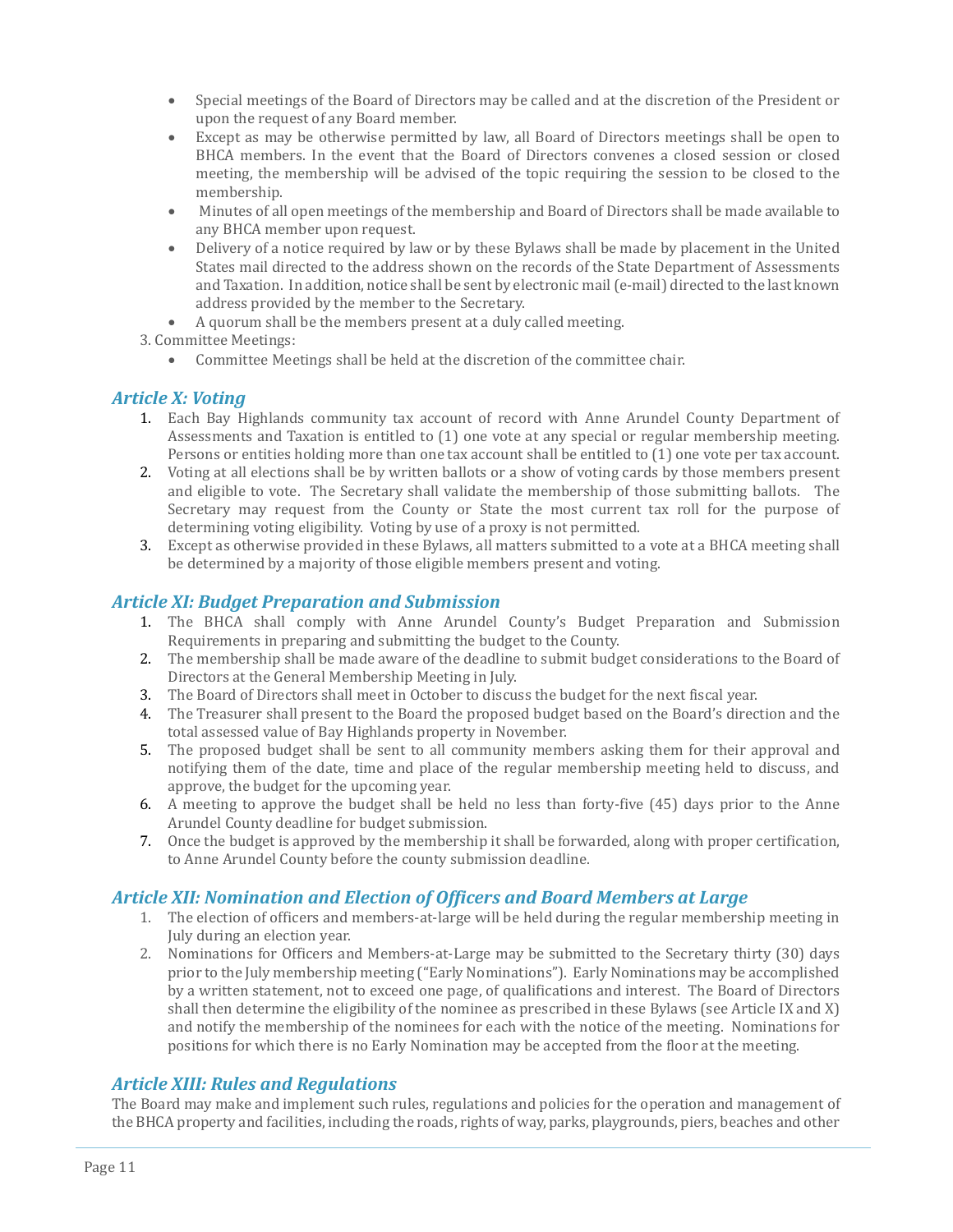facilities, as are not inconsistent with the laws pertaining to special community benefit districts, the Articles of Incorporation and these Bylaws.

### *Article XIV: Amendments to the Bylaws*

- 1. Amendments to the Bylaws may be proposed by the Board of Directors or by a member. If a proposal to amend the Bylaws is made by other than the Board of Directors, there shall be a petition accompanying the proposed amendment signed by at least 10 members.
- 2. A copy of the proposed amendment shall be provided to the membership with the notice of the meeting at which the proposed amendment is to be considered.
- 3. An amendment to the Bylaws will take effect on the affirmative vote of two-thirds of the members present and entitled to vote in accordance with the voting rights established in Article 10.

### *Article XV: Parliamentary Procedure*

The President shall act as Parliamentarian at each meeting, or may appoint a Parliamentarian for each meeting. The rules contained in Roberts Rules of Order, Revised, shall govern the meetings of the members in all cases in which they are applicable and in which they are not inconsistent with these Bylaws.

## **ORDINANCES**

- Speed limit on Bay Highlands Avenue is 25 mph. On all other roads, the speed limit is 15 mph.
- No Parking at any time by anyone on any road, avenue, drive, or paved thoroughfare in the community. Obey all traffic signs.
- Trash, garbage and other refuse must be placed in covered metal or plastic containers. Any debris tending to serve as a breeding place for mosquitoes, pests or rodents must be removed immediately.
- Between sunrise and sunset, all loud noise must be contained within the decibel limits set by County Code.
- No hunting permitted anywhere within the Bay Highlands Community.
- No commercial building of any kind permitted within the Bay Highlands Community.
- Obey County leash laws as set by the Anne Arundel County Animal Control Laws & Services.<br>• All Anne Arundel County governing regulations are in full force and effect in the Bay I
- All Anne Arundel County governing regulations are in full force and effect in the Bay Highlands Community.

### *PARK REGULATIONS*

- Augusta and Aldridge parks may be used by community residents and guests of residents during daylight hours.
- Dogs are allowed in the parks; however, dog owners should keep dogs leashed when small children are at play.
- Dog owners must pick up after their pets.
- Residents and guests must take all trash with them or throw it away in the park receptacle.

### *FIRE/BOAT RAMP*

The community boat ramp is to be used by residents, tenants and guests of Bay Highlands only. Guests must be accompanied by a community member.

- Keys to the gate may be obtained from the Bay Highlands Civic Association.
- There is a one-hour limit for tying boats to the dock. Overnight tie-ups are strictly prohibited.
- Tie-ups in the boat launch area are prohibited.
- Members using the dock to fish or crab must remove all material when they leave. Tying of crabbing or fishing gear to dock prohibited.
- Hunting is strictly prohibited.<br>• Parking in the ramp area is str
- Parking in the ramp area is strictly prohibited. Violators will be towed